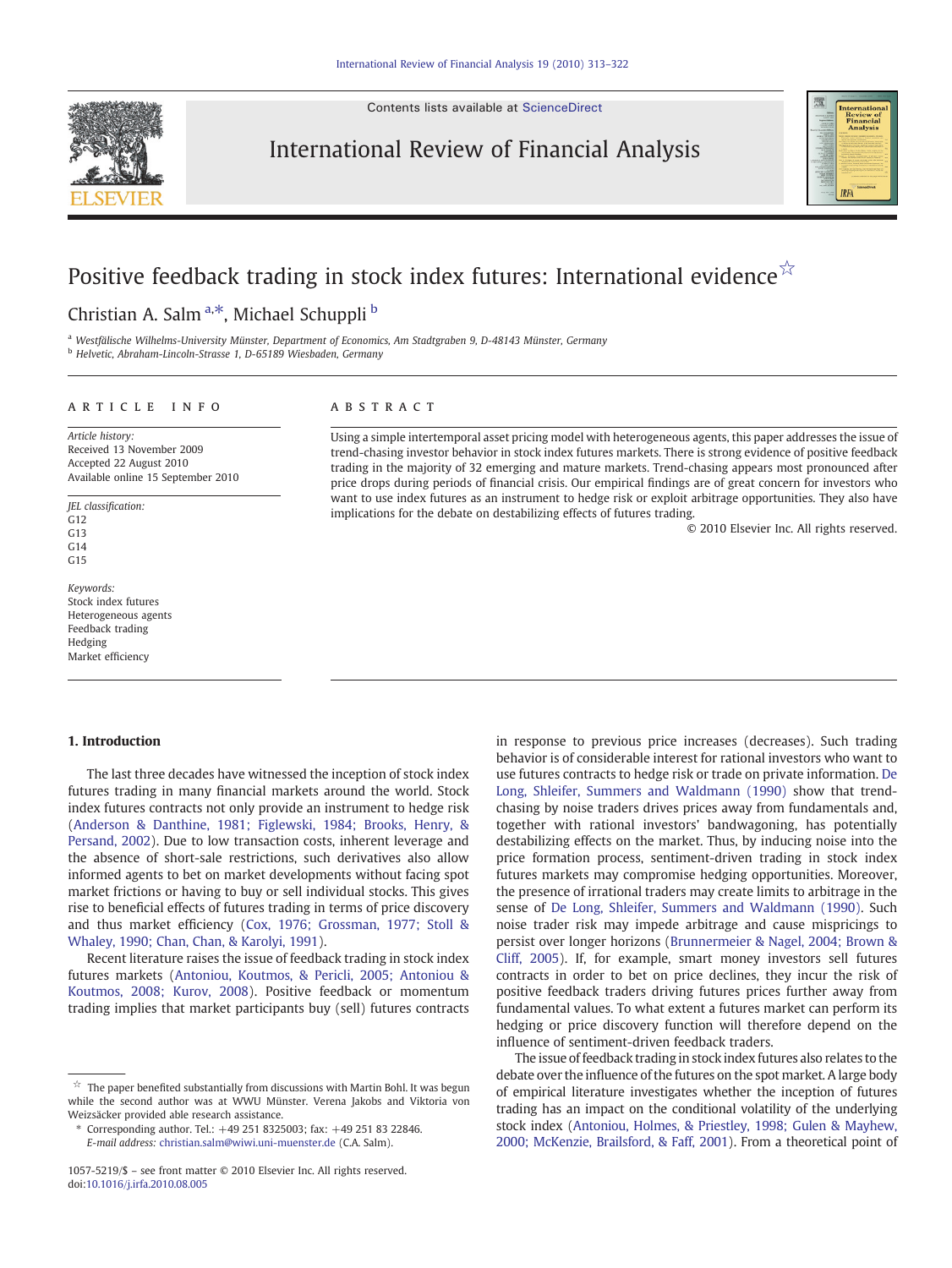view, the interpretation of such effects is subject to substantial controversy. On the one hand, futures trading may destabilize the underlying market by increasing stock market volatility due to the presence of uninformed investors [\(Cox, 1976; Cagan, 1981; Figlewski,](#page--1-0) [1981; Stein, 1987; Hart & Kreps, 1986\)](#page--1-0). Attracted by high leverage, badly informed investors induce noise in the index futures market which lowers the information content of prices and can transmit to the underlying spot market via arbitrage links. On the other hand, futures markets may have a stabilizing effect on the underlying spot market because futures trading improves price discovery, enhances market efficiency, increases market depth as well as information flows and contributes to market completion [\(Danthine, 1978; Bray, 1981; Kyle,](#page--1-0) [1985; Stoll & Whaley, 1988\)](#page--1-0). If the derivatives market is dominated by rational investors, volatility transmission from futures to spot markets will reflect information flows and thus increased market efficiency [\(Zhong, Darrat, & Otero, 2004\)](#page--1-0). Therefore, as [Antoniou et al. \(2005\)](#page--1-0) highlight, conclusions about the stabilizing or destabilizing role of futures trading critically hinge on the presence of sentiment-driven traders in the futures market.

This paper adds to the debate by providing comprehensive international evidence on feedback trading in emerging and mature stock index futures markets. Our empirical approach draws on a simple heterogeneous agents model developed by [Sentana and](#page--1-0) [Wadhwani \(1992\).](#page--1-0) We find a strong empirical evidence of positive feedback trading in the majority of futures markets under consideration. A large fraction of investors in these markets seem to chase short-term to medium-term trends. The influence of such trading behavior appears to be strongest during market downturns.

Our findings extend previous evidence of feedback trading in four major stock index futures markets documented by [Antoniou and](#page--1-0) [Koutmos \(2008\)](#page--1-0). Furthermore, [Antoniou et al. \(2005\)](#page--1-0) show that the inception of futures trading in six mature markets coincides with a reduced influence of feedback trading on the constituents of the underlying stock index. Their results also suggest that trend-chasers do not migrate to futures markets. [Kurov \(2008\)](#page--1-0) studies feedback trading in a market microstructure setting using high frequency data from the S&P 500 and Nasdaq-100 E-mini futures markets. A vector autoregressive analysis of returns and order flows reveals strong evidence of positive feedback trading. These papers, however, only consider a small subset of mature stock index futures markets, neglecting emerging markets.

The remainder of the text is structured as follows. Section 2 presents our empirical approach and dataset. Empirical results are discussed in [Section 3.](#page--1-0) [Section 4](#page--1-0) concludes.

#### 2. Empirical approach and dataset

Building on earlier work by [Shiller \(1984\)](#page--1-0) and [Cutler, Poterba and](#page--1-0) [Summers \(1991\), Sentana and Wadhwani \(1992\)](#page--1-0) develop a simple intertemporal asset pricing model with heterogeneous agents. In a nutshell, positive feedback trading by one group of agents induces negative first-order return autocorrelation. Rational investors reduce their asset demand in response to increases in market volatility, enhancing the influence of sentiment-driven trading. Thus the model predicts a negative effect of conditional return volatility on serial correlation due to the presence of positive feedback traders.

These implications can be easily tested within a GARCH-in-Mean modeling framework. Empirical applications include mature ([Sentana](#page--1-0) [& Wadhwani, 1992; Koutmos, 1997; Watanabe, 2002; Antoniou et al.,](#page--1-0) [2005\)](#page--1-0) as well as emerging stock markets ([Koutmos & Saidi, 2001; Bohl](#page--1-0) [& Siklos, 2008\)](#page--1-0). Recently, [Antoniou and Koutmos \(2008\)](#page--1-0) show that a similar approach can be used to analyze momentum trading in futures markets.

Consider two types of futures market participants. The first group of market participants are rational smart-money investors who base their investment decisions on risk-return considerations. Following [Sentana and Wadhwani \(1992\)](#page--1-0) and [Antoniou and Koutmos \(2008\),](#page--1-0) their net demand for futures  $S_t$  can be modeled as

$$
S_t = \frac{E_{t-1}(R_{F,t})}{\alpha_t \text{Cov}_t(R_{F,t}, R_{M,t})},\tag{1}
$$

where  $E_{t-1}(R_{F,t})$  is the expected return on holding a futures contract in period t. The term in the denominator captures a risk premium in the spirit of the Capital Asset Pricing Model. As  $\alpha_t > 0$ , rational investors' demand is decreasing in the conditional covariance of the futures return with the underlying market return.

By contrast, feedback traders buy or sell futures only in response to past returns. Their demand function is given by

$$
M_t = \varphi R_{F,t-1},\tag{2}
$$

where  $R_{F,t-1}$  denotes the return in the previous period. Notice that  $\varphi$  > 0 implies that agents go long in futures after price increases that is trade on positive feedback. In equilibrium, markets clear so that  $S_t + M_t = 1$ . This implies

$$
E_{t-1}(R_{F,t}) = \alpha_t \text{Cov}_t(R_{F,t}, R_{M,t}) - \alpha_t \varphi \text{Cov}_t(R_{F,t}, R_{M,t}) R_{F,t-1}.
$$
 (3)

Notice that if the market is populated by homogeneous investors of the rational type only, expected futures returns increase in their covariance with the underlying market return. In this case, the model reduces to the standard CAPM. However, the presence of positive feedback traders induces negative serial correlation of returns. This effect is increasing in the level of the conditional covariance of spot and futures returns. Intuitively, higher levels of risk lead rational investors to reduce their net demand for futures so that the market share of sentiment-driven traders increases.

As [Antoniou and Koutmos \(2008\)](#page--1-0) point out, the cost-of-carry model linking futures and cash prices implies  $Corr_t(R_{F,t},R_{M,t}) \approx 1$  and that both return variances are proportional,  $Var_t(R_{F,t}) \propto Var_t(R_{M,t})$ . Assuming rational expectations and a constant parameter  $\alpha_t = \alpha$ , we obtain a regression equation of the following form

$$
R_{F,t} = \gamma_0 + \gamma_1 Var_t(R_{F,t}) + \gamma_2 Var_t(R_{F,t})R_{F,t-1} + \gamma_3 R_{F,t-1} + \varepsilon_t, \qquad (4)
$$

where  $\gamma_1=\alpha$ ,  $\gamma_2=-\alpha\varphi$  and  $\gamma_0$  is a constant term.<sup>1</sup>

Given  $\alpha$ >0, the model predicts a positive effect of conditional volatility on returns,  $\gamma_1 > 0$ . An additional term  $\gamma_3 R_{F, t-1}$  allows the level of unconditional autocorrelation to be non-zero, irrespective of potential effects of feedback trading on conditional autocorrelation captured by  $\gamma_2$ . Factors inducing unconditional serial correlation in daily returns include for example time-varying expected returns [\(Conrad & Kaul, 1988\)](#page--1-0). Most importantly, a negative parameter  $\gamma_2$ corresponds to a positive parameter  $\varphi$  in momentum traders' demand for futures. Thus a significantly negative point estimate of  $\gamma_2$  indicates the presence of positive feedback traders in the futures market.

The GARCH(1,1) model of [Bollerslev \(1987\)](#page--1-0) provides a parsimonious approach to modeling the conditional variance of futures returns,

$$
Var_{t}(R_{F,t}) = \omega + \beta_{1} \varepsilon_{t-1}^{2} + \beta_{2} Var_{t-1}(R_{F,t-1}),
$$
\n(5)

 $1$  Notice that, as [Antoniou and Koutmos \(2008\)](#page--1-0) highlight, buying a futures contract does not require an investment outlay. Therefore, in contrast to tests of the model on stock returns, the constant in the regression equation does not carry the interpretation of the risk-free rate.